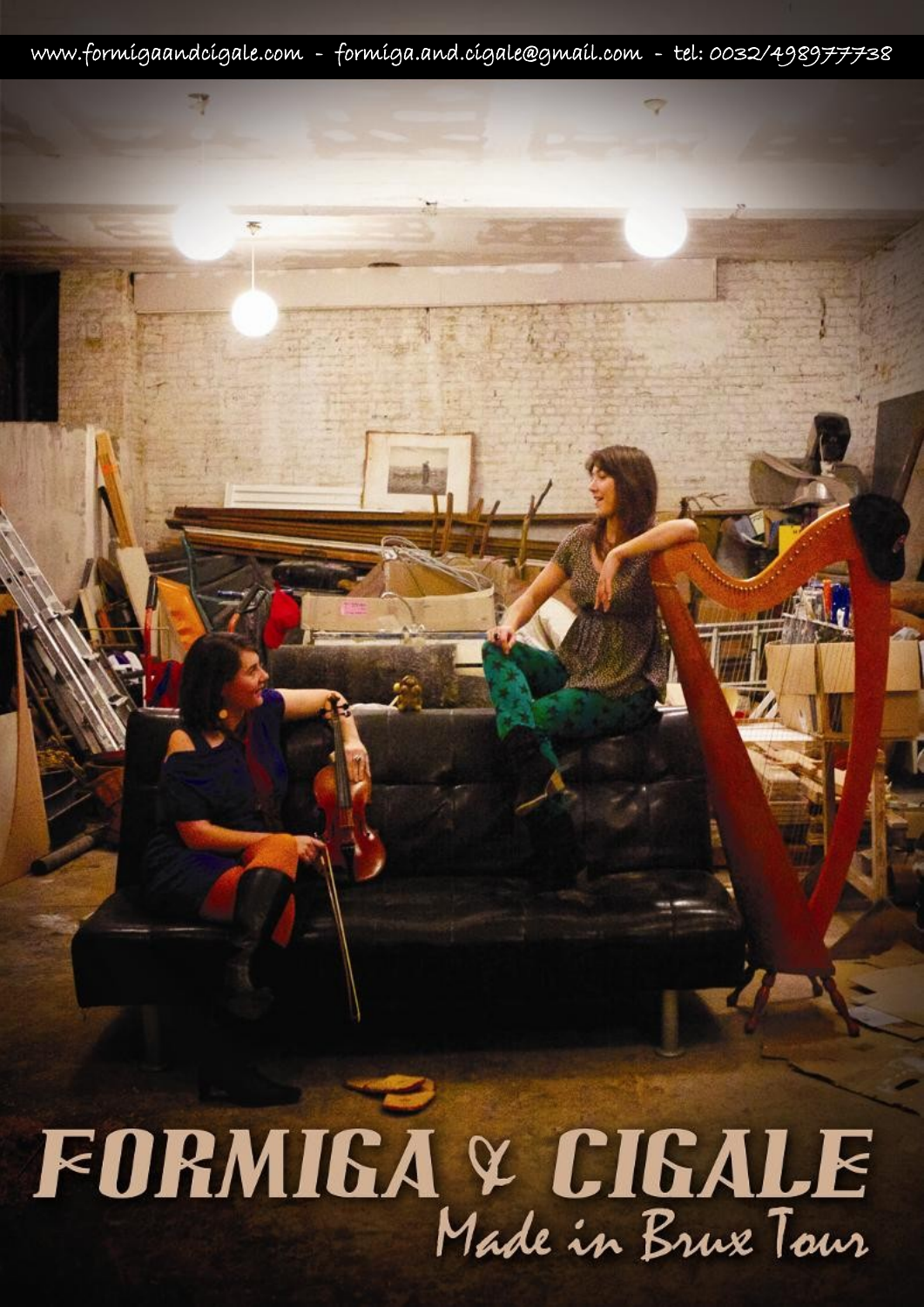## FORMIGA & CIGALE

The project

The artists

## Techical aspects

General information



www.formigaandcigale.com - formiga.and.cigale@gmail.com - tel: 0032/498977738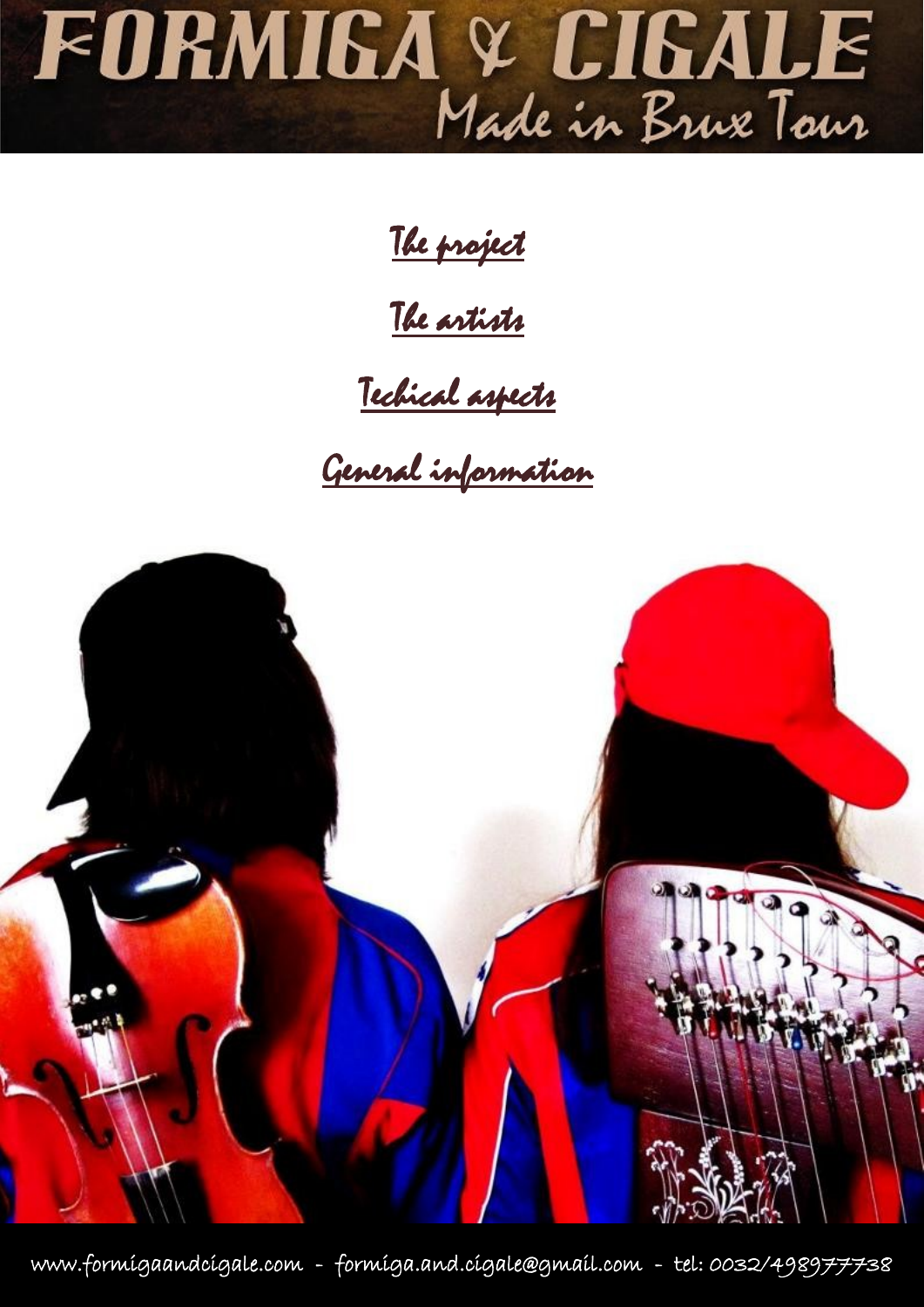## FORMIGA & CIGALE



*Formiga and Cigale* take you on a musical trip through Europe and en route introduce you to some of its traditional music.

For more than one hour, they create a mythical and unexpected world and fill the room with extra-ordinary music, full of glamour and diversion. A celtic harp, a violin and two magical voices charm the public with stories lived in years of travelling through different European countries. Like contemporary troubadours, *Formiga and Cigale* arrange and adapt a wide range of traditional songs and tunes, creating their own style in the process.

These two adventurers are guaranteed to seduce all kinds of audiences with their songs about impossible love, war, secrets, happiness,... Let the show begin!

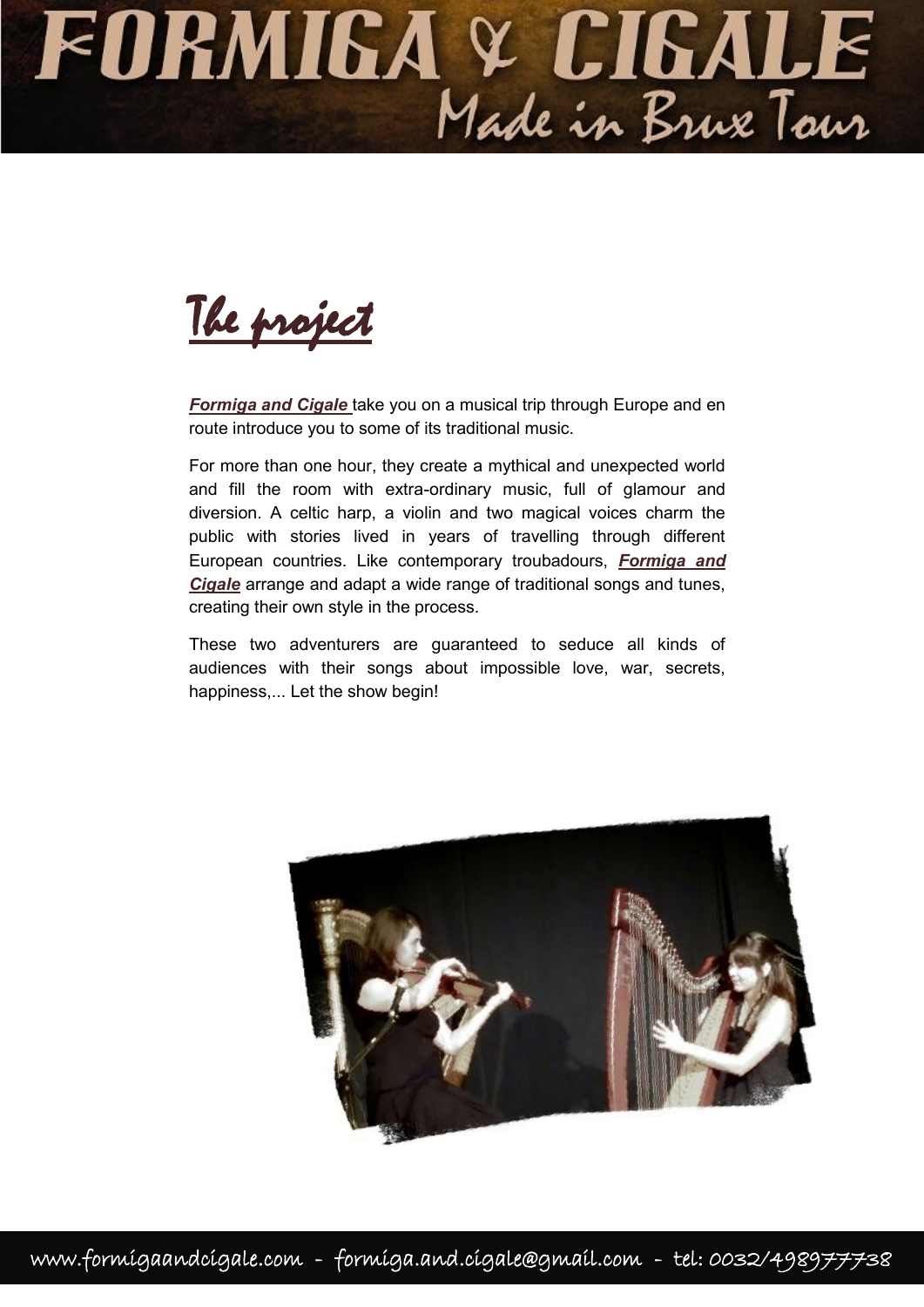## FORMIGA & CIGALE



**Formiga & Cigale** (Ant & Grasshopper) are two insects based in Belgium. As out of a fairy tale story, they bring us arranged traditional music from all over the world with a Catalan, French and Scottish accent. But don't get confused! These are not the two insects from Aesop's fable.They are much different!

From one side, we have *Formiga*. Catalan, always ready to work and with as many instruments as she can carry. She's been around Europe learning different music styles and songs which have helped her to integrate in any culture. At the age of 6 she started to get her antennae trained with music, main activity of her colony. At 8 she was already carrying a violin and later a piano, singing, the highland pipes and the bouzouki. Her last aquisition: a harp, common instrument with her mate Cigale.

*Cigale* is from France. She always has a smile on her face and is always ready to tell any funny story. She doesn't stop to do music and theatre. She has even some spare time to compose and philosophize! With her fairy voice she hypnotizes any creature on the earth. Singing, reading poetry and telling stories are some of her weapons hidden under her wings. Furthermore, Cigale likes to experiment with any musical instrument, but mostly with her harp. A star that loves to dance, sing and have fun since she was a kid.

And...How did our insects get together?

There are three reasons that made these two "music beasts" get together: their sociability, a strong passion for the harp and their meeting point: the Harp Center Brussels.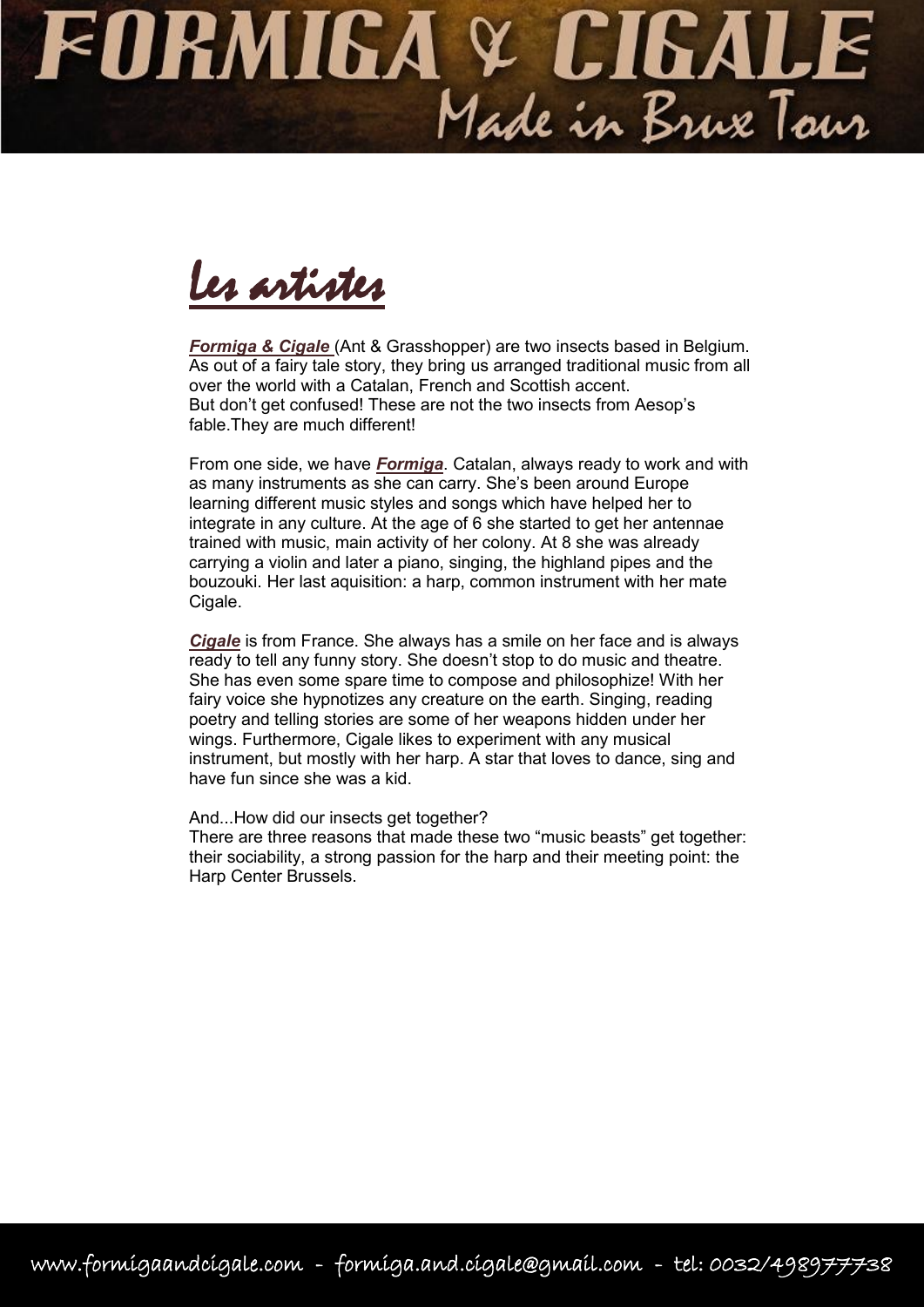

Technical aspects

Depending on the room / places of concert, the technical needs may vary.

The show can be acoustic if the place allows it.

If the room conditions require amplification, these are our needs:

- 2 mics (for vocals)
- 2 ampls (to he public)
- 1 amp for feedback (optional)
- 1 mixer with phantom power.

General information

| <b>GROUP NAME</b>                          | Formiga and Cigale                                                                                                                                                                   |
|--------------------------------------------|--------------------------------------------------------------------------------------------------------------------------------------------------------------------------------------|
| <b>MUSIC STYLE</b>                         | Arranged trad music. World/Folk                                                                                                                                                      |
| <b>OTHER GROUPS - SAME</b><br><b>STYLE</b> | MANdolinMAN, Naragonia, Madigma,<br>AmorromA, Malicorne                                                                                                                              |
| <b>BASE</b>                                | Brussels - Belgium                                                                                                                                                                   |
| <b>YEAR OF CREATION</b>                    | 2010                                                                                                                                                                                 |
| <b>GROUP COMPONENTS</b>                    | Anna Amigó (Formiga)<br>Eva Genniaux (Cigale)                                                                                                                                        |
| <b>INSTRUMENTS</b>                         | Violin, harp, vocals.<br>Small percussion and bouzouki.                                                                                                                              |
| <b>PAST EVENTS</b>                         | Home Stock (Scotland), Loch Stock,<br>Bruxelles Champêtre, Openkerken<br>dag Sint-Rochuskapel Hoegaarden,<br>Fête de la Harpe Brussels, Pro Arte,<br>Tour 2012 (France - Catalonia). |

www.formigaandcigale.com - formiga.and.cigale@gmail.com - tel: 0032/498977738